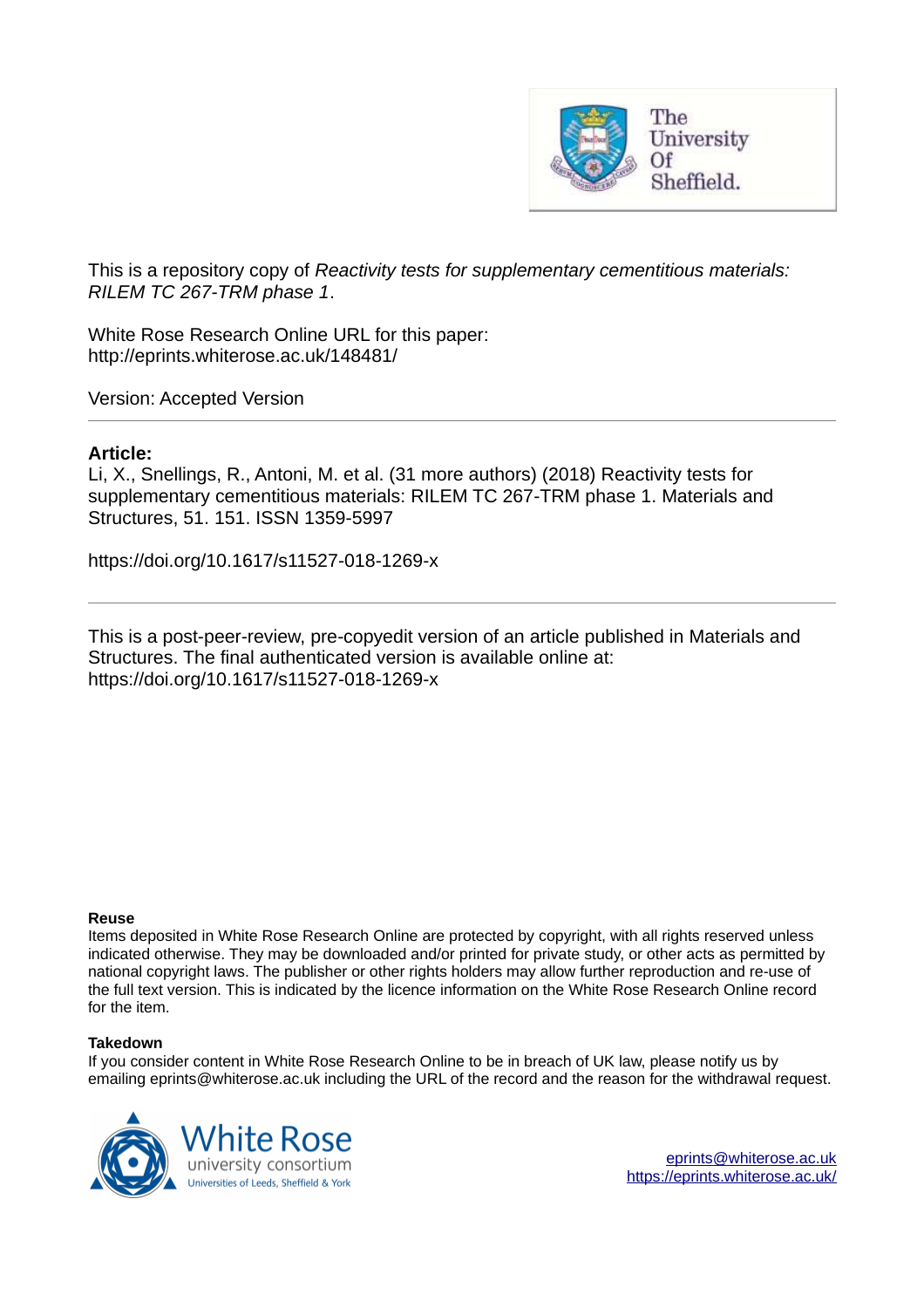# Reactivity tests for supplementary cementitious materials: RILEM TC 267- TRM phase 1

Xuerun Li<sup>1</sup>, Ruben Snellings, Mathieu Antoni, Natalia Mariel Alderete, Mohsen Ben Haha, Shashank Bishnoi, Özlem Cizer, Martin Cyr, Klaartje De Weerdt, Yuvaraj Dhandapani, Josée Duchesne, Johannes Haufe, Doug Hooton, Maria Juenger, Siham Kamali-Bernard, Sabina Kramar, Milena Marroccoli, Aneeta Mary Joseph, Anuj Parashar, Cedric Patapy, John L. Provis, Sergio Sabio, Manu Santhanam, Laurent Steger, Tongbo Sui, Antonio Telesca, Anya Vollpracht, Felipe Vargas, Brant Walkley, Frank Winnefeld, Guang Ye, Maciej Zajac, Shizhe Zhang, Karen L. Scrivener

l

- M. Ben Haha, M. Zajac, HeidelbergCement Technology Center GmbH, Rohrbacher Str. 95, 69181 Leimen, Germany
- A. Parashar, S. Bishnoi, Department of Civil Engineering, Indian Institute of Technology Delhi, Hauz Khas, New Delhi 110 016, India
- Ö. Cizer, KU Leuven, Department of Civil Engineering, Kasteelpark Arenberg 40 box 2448, 3001 Leuven, Belgium
- L. Steger, C. Patapy, M. Cyr, Institut National des Sciences Appliquées (INSA Toulouse), LMDC-Département Génie Civil, Avenue de Rangueil 135, 31077 Toulouse Cedex 4, France

M. Santhanam, Y. Dhandapani, Department of Civil Engineering, IIT Madras, 600036 Chennai, India

<sup>&</sup>lt;sup>1</sup> X. Li, K.L. Scrivener, Laboratory of Construction Materials, Swiss Federal Institute of Technology in Lausanne (EPFL), Station 12, CH-1015 Lausanne, Switzerland, e-mail: karen.scrivener@epfl.ch, xuerun.li@epfl.ch,

R. Snellings, Sustainable Materials Management, Flemish Institute of Technological Research (VITO), Boeretang 200, 2400 Mol, Belgium, email: ruben.snellings@vito.be

M. Antoni, Holcim Technology Ltd. Im Schachen, 5113 Holderbank, Switzerland

A. Mary Joseph, Natalia Mariel Alderete, Magnel Laboratory for Concrete Research, Technologiepark Zwijnaarde 904, 9052 Ghent, Belgium

K. De Weerdt, Department of Structural Engineering, Norwegian University of Science and Technology, Trondheim, Norway

J. Duchesne, Department of Geology and Geological Engineering, Université Laval, QC, Canada G1V 0A6

J. Haufe, A. Vollpracht, Institute of Building Materials Research, RWTH Aachen University, Schinkelstr. 3, 52062 Aachen, Germany

D. Hooton, O. Perebatova, Dept. of Civil Engineering, 35 St. George St., Toronto, ON, Canada M5S1A4

M. Juenger, Department of Civil, Architectural and Environmental Engineering, University of Texas at Austin, 301 E. Dean Keeton St., Austin, TX 78712, USA

S. Kamali-Bernard, Institut National des Sciences Appliquées (INSA Rennes), Laboratoire de Génie Civil et Génie Mécanique/LGCGM, 20, Avenue des Buttes de Coësmes, CS 70839, F – 35708 Rennes Cedex 7, France

S. Kramar, ZAG-Slovenian National Building and Civil Engineering Institute, Dimičeva ulica 12, 1000 Ljubljana, Slovenia M. Marroccoli, A. Telesca, Scuola di Ingegneria, Università degli Studi della Basilicata, Viale dell'Ateneo Lucano, 10, 85100 Potenza, Italy

J.L. Provis, B. Walkley, Department of Materials Science and Engineering, The University of Sheffield, Sheffield S1 3JD, United Kingdom

S. Sabio, Lafarge Research Center, 95 Rue du Montmurier, 38290 France

T. Sui, B. Wang, Sinoma Research Institute, Sinoma International Engineering Co., Ltd, No. 16 Wangjing North Road, Chaoyang District, Beijing 100102, P.R. China

F. Vargas, Department of Construction Engineering and Management, School of Engineering, Pontificia Universidad Catolica de Chile, Vicuna Mackenna 4860, Casilla 306, Correo 22, Santiago, Chile

F. Winnefeld, Laboratory for Concrete and Construction Chemistry, Empa, Swiss Federal Laboratories for Materials Science and Technology, Überlandstrasse 129, 8600 Dübendorf, Switzerland

G. Ye, S. Zhang, Microlab/Section Materials & Environment, Faculty of Civil Engineering and Geosciences, Delft University of Technology, Building 23, Stevinweg 1, 2628 CN Delft, The Netherlands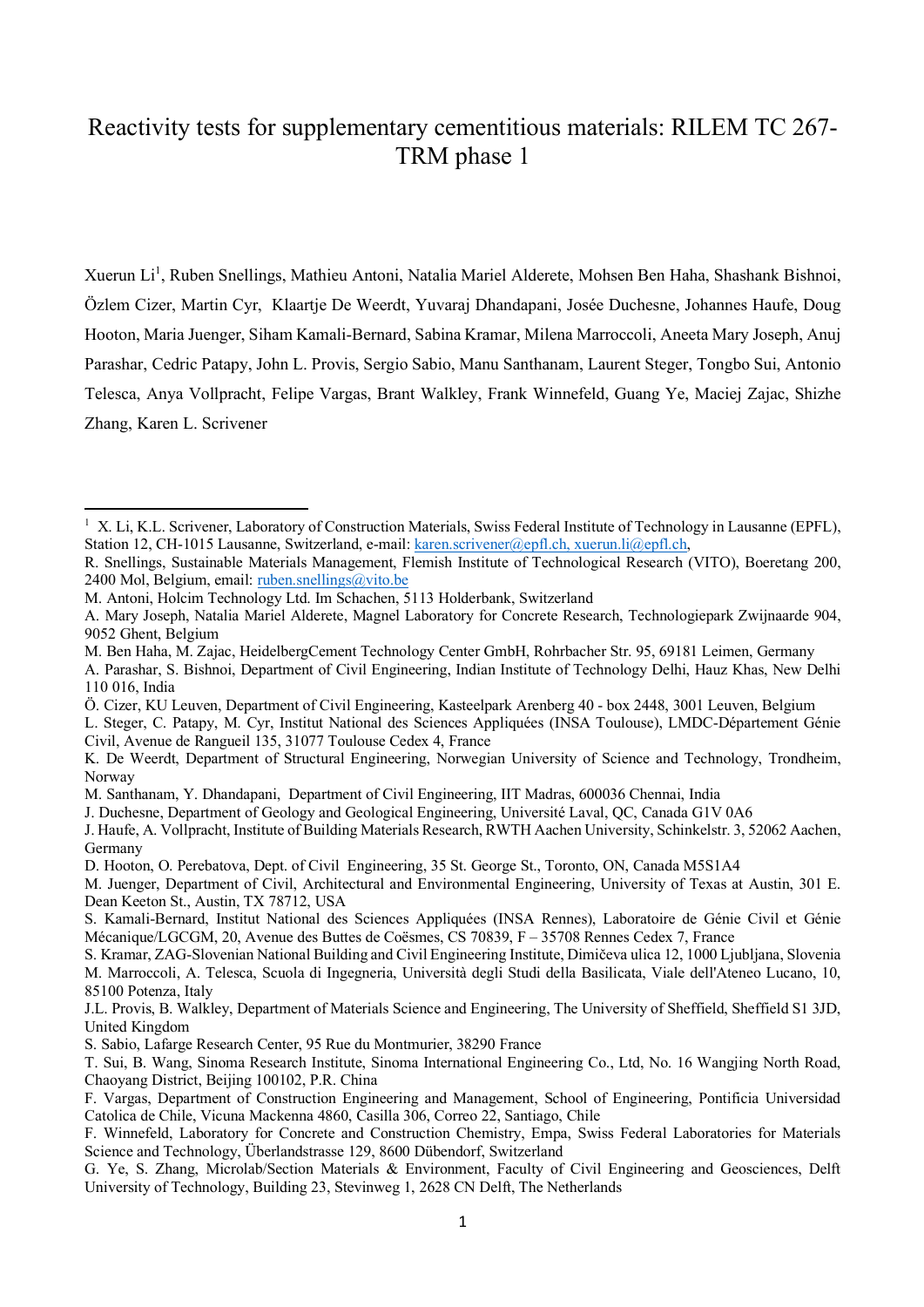#### **Abstract:**

A primary aim of RILEM TC 267-TRM: "Tests for Reactivity of Supplementary Cementitious Materials (SCMs)" is to compare and evaluate the performance of conventional and novel SCM reactivity test methods across a wide range of SCMs. To this purpose, a round robin campaign was organized to investigate 10 different tests for reactivity and 11 SCMs covering the main classes of materials in use, such as granulated blast furnace slag, fly ash, natural pozzolan and calcined clays. The methods were evaluated based on the correlation to the 28 days relative compressive strength of standard mortar bars containing 30% of SCM as cement replacement and the interlaboratory reproducibility of the test results.

It was found that only a few test methods showed acceptable correlation to the 28 days relative strength over the whole range of SCMs. The methods that showed the best reproducibility and gave good correlations used the  $R^3$  model system of the SCM and Ca(OH)<sub>2</sub>, supplemented with alkali sulfate/carbonate. The use of this simplified model system isolates the reaction of the SCM and the reactivity can be easily quantified from the heat release or bound water content. Later age (90 d) strength results also correlated well with the results of the IS 1727 (Indian standard) reactivity test, an accelerated strength test using an  $SCM/Ca(OH)<sub>2</sub>$ -based model system. The current standardized tests did not show acceptable correlations across all SCMs, although they performed better when latently hydraulic materials (blast furnace slag) were excluded. However, the Frattini test, Chapelle and modified Chapelle test showed poor interlaboratory reproducibility, demonstrating experimental difficulties. The TC 267-TRM will pursue the development of test protocols based on the  $R<sup>3</sup>$  model systems. Acceleration and improvement of the reproducibility of the IS 1727 test will be attempted as well.

**Keywords:** supplementary cementitious materials, reactivity test, heat release, bound water, compressive strength

*This report was prepared by members within RILEM TC 267-TRM "Tests for Reactivity of Supplementary Cementitious Materials". The report has been reviewed and approved by all members of the RILEM TC 267- TRM.*

#### *TC membership*:

*TC Chair*: Karen L. Scrivener.

## *TC Deputy Chair*: Ruben Snellings.

*TC Members*: Natalia ALDERETE, Mathieu ANTONI, Mohsen BEN HAHA, Susan BERNAL LOPEZ, Shashank BISHNOI, Özlem CIZER, Martin CYR, Nele DE BELIE, Klaartje DE WEERDT, Yuvaraj DHANDAPANI, Josée DUCHESNE, Pawel DURDZINSKI, Johannes HAUFE, R. Doug HOOTON, Edgardo IRASSAR, Aneeta Mary JOSEPH, Maria C. Garci JUENGER, Siham KAMALI-BERNARD, Sabina KRAMAR, Xuerun LI, Milena MARROCCOLI, Thomas MATSCHEI, Toyoharu NAWA, Marta PALACIOS, Anuj PARASHAR, Cédric PATAPY, Malene PEDERSEN, John L. PROVIS, Serge SABIO, Manu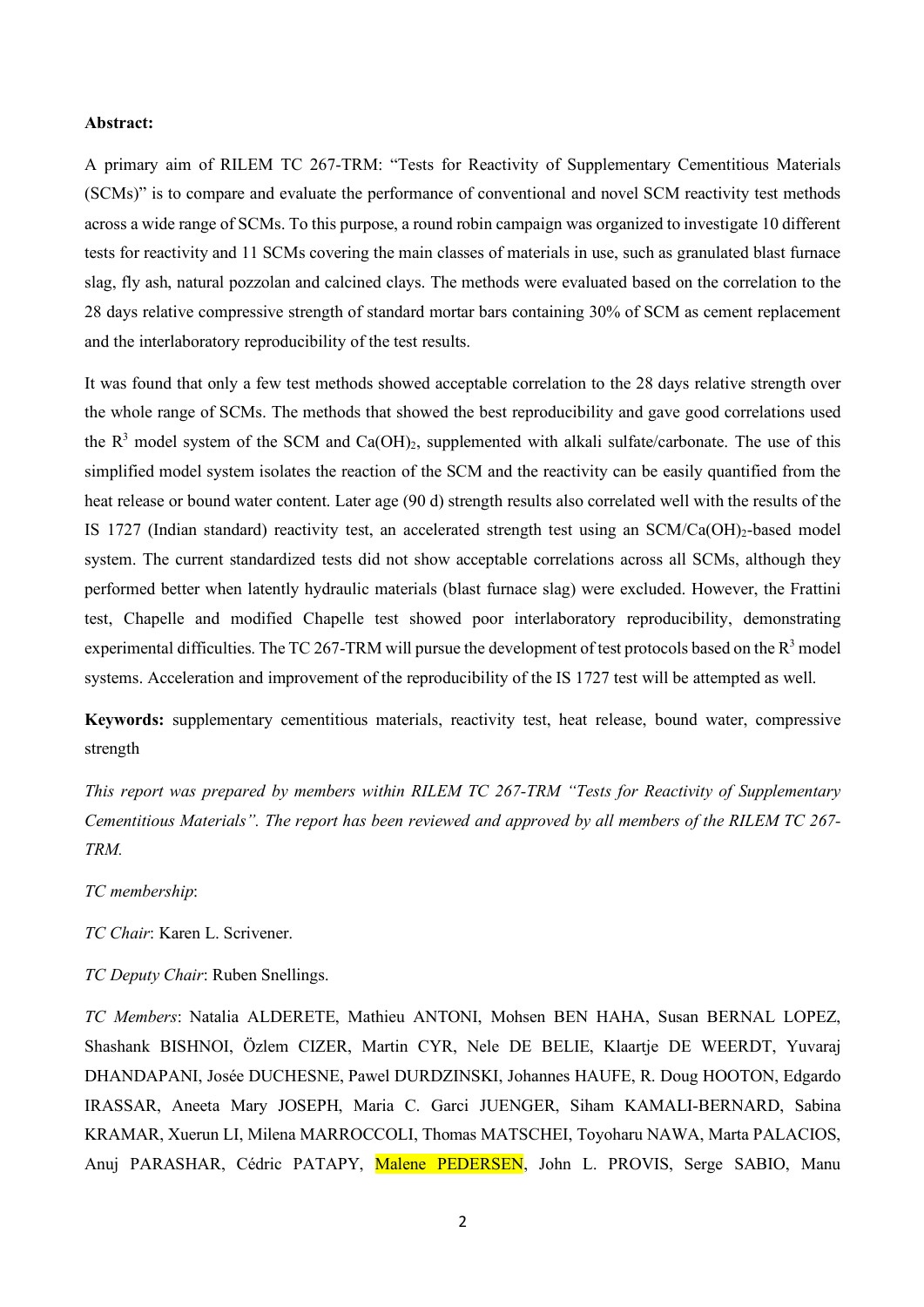SANTHANAM, Karen SCRIVENER, Ruben SNELLINGS, Laurent STEGER, Tongbo SUI, Antonio TELESCA, Dr. Karl - Christian THIENEL, Felipe VARGAS, YurY VILLAGRAN ZACCARDI, Anya VOLLPRACHT, Brant WALKLEY, Frank WINNEFELD, Guang YE, Maciej ZAJAC, Shizhe ZHANG

# **1 Introduction**

The use of supplementary cementitious materials (SCMs) as a partial replacement for clinker in blended cements or concrete is becoming increasingly widespread. In addition, the availability of traditionally used SCMs (e.g. blast furnace slag and fly ash) is decreasing and a wider range of materials and combination are being considered as SCMs. The first criterion for such replacements is the contribution they make to the development of mechanical properties, so there is great interest both in testing this directly and in the development of tests which give a rapid assessment of this reactivity. RILEM TC 267-TRM (Tests for Reactivity of Supplementary Cementitious Materials) was established to evaluate the existing reactivity tests and develop a pre-normative recommendation for rapid SCM reactivity tests that can be adopted as standard testing methods. Ideally test methods should supply results more rapidly than the standard compressive strength testing regimes, they should be straightforward and robust to execute, and should not require expensive equipment or advanced training of practitioners.

The current standardized methods for SCM or pozzolanic reactivity test are: 1) the Chapelle test [1] or a modified version of it (NF P18-513) [2], 2) the Frattini pozzolanicity test (EN 196-5) [3], and 3) the determination of reactive silica (EN 197-1/EN 196-2:2013). An Indian standard (IS 1727-1967) – locally known as the lime reactivity test - is also in use. Both the (modified) Chapelle [1,2,4] and Frattini test methods [3,4] measure the reactivity of the SCM with Ca(OH)<sub>2</sub>, either by titrating the amount of Ca(OH)<sub>2</sub> remaining in a dilute suspension or by evaluating the saturation degree of solution towards  $Ca(OH)_2$ , respectively. Both tests intend to test pozzolanic reactivity (with portlandite) and were not intended to work for latent-hydraulic, Ca-rich SCM such as blast furnace slags or high calcium fly ashes. The Chapelle test takes less than 1 day to carry out, the Frattini test at least 8 days, and for less reactive SCMs up to 15 days. The IS 1727 test measures the compressive strength of a portlandite (Ca(OH)<sub>2</sub>) and SCM binary mix cured initially at 27 °C and then at 50 °C until 10 days after casting. Previous work, indicated that some of these standard reactivity testing methods for SCMs have shortcomings [4], particularly in terms of correlation to strength development of cements, test duration and reproducibility.

There has been much research on the mechanism of reaction of SCMs in blended systems, which has benefited from advances in analytical methods and thermodynamic modelling [5,6]. In contrast, few advances have been made regarding reactivity test methods.

More recently, the spread of new or improved experimental techniques such as isothermal conduction calorimetry has inspired new research into the topic [7,8]. The so called " $R<sup>3</sup>$ " test was developed initially to test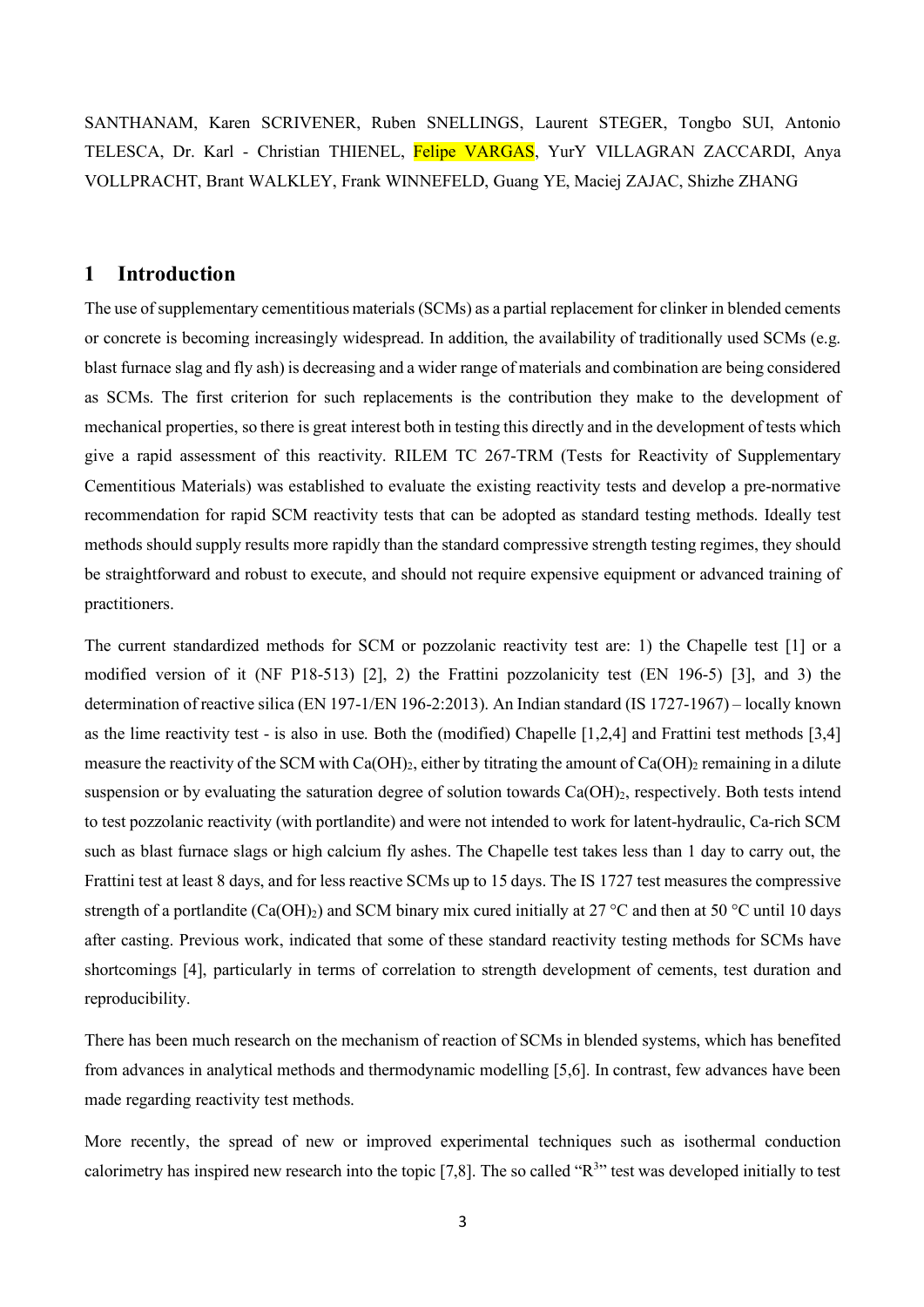the pozzolanic activity of calcined clays [7].  $R^3$  stands for rapid, reproducible and relevant: the aim is to have a method which can give results correlating to strength in standard mortars (*relevant*) in a much shorter time (*rapid*) and which is relatively simple to carry out giving *reproducible* results. This method is intended to better simulate the conditions occurring in a blended cement by the addition of small amounts of sulfate and alkali to an SCM portlandite mixture. This test was accelerated by measuring the reaction at 40 °C either by the heat release in isothermal calorimetry continuously up to 7 days, or bound water between 110 and 400 °C after 7 days of curing. For calcined clay a very good correlation was found between the amount of reaction at 1 day at 40 °C and the 28-day strength in standard mortar bars.

This paper reports on the round robin study which was phase 1 of the committee work. The objective was to look at the performance of a range of methods proposed to measure reactivity across a wide range of SCMs. The test methods were selected according to the experience of the committee members and an overview of SCM reactivity tests [4]. Two categories of test methods were defined: the existing standard methods, and the  $R<sup>3</sup>$ model system tests (non-standard). For the  $R<sup>3</sup>$  system, measurements of portlandite consumption using thermogravimetric analysis (TG) [9], and chemical shrinkage [10] were included in addition to the calorimetry and bound water methods.

The reactivity test results for a selection of SCMs were compared to a benchmark - the compressive strength results of cement mortar bars (EN 196-1) - in which 30 wt. % of the Portland cement was replaced by the SCM. The interlaboratory reproducibility of the test methods was assessed. A selection of test methods which seem to be giving best results for further testing and optimization was made for the phase 2 work of this committee.

# **2 Experimental**

# 2.1 Participants and work plan

In total, there were 21 participants (see Table 1), who were free to choose which methods to test. The summary of the number of participants for each test is shown in Table 2.

| <b>Continent</b> |                                                      | Europe                                          | <b>North America</b>                     | Asia                                               |
|------------------|------------------------------------------------------|-------------------------------------------------|------------------------------------------|----------------------------------------------------|
| Participants     | $Empa$ (CH)                                          | RWTH Aachen University (DE)                     | Université Laval<br>(CA)                 | Indian Institute<br>of Technology<br>Delhi (IN)    |
|                  | EPFL (CH)                                            | Delft University of Technology (NL)             | University of<br>Texas at Austin<br>(US) | Indian Institute<br>of Technology<br>Madras $(IN)$ |
|                  | LafargeHolcim (FR)                                   | Università degli Studi della Basilicata<br>(TI) | University of<br>Toronto (CA)            | <b>Sinoma</b><br>Research<br>Institute (CN)        |
|                  | HeidelbergCement<br><b>Technology Center</b><br>(DE) | Ghent University (BE)                           |                                          |                                                    |

### *Table 1 Summary of the participants*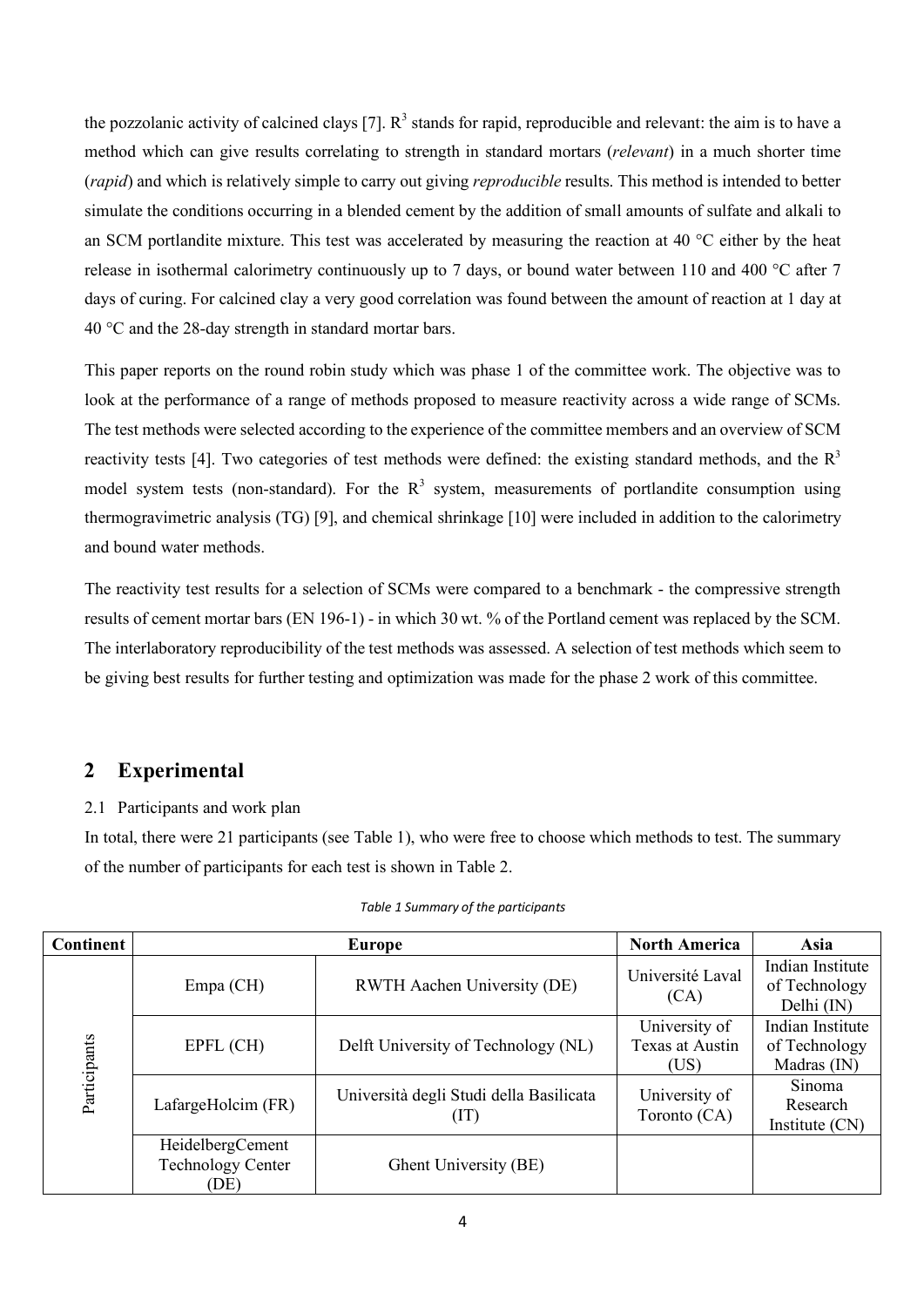|          | Institut national des<br>sciences appliquées de<br>Rennes (FR)   | The University of Sheffield (GB)                                        |  |
|----------|------------------------------------------------------------------|-------------------------------------------------------------------------|--|
|          | Institut national des<br>sciences appliquées de<br>Toulouse (FR) | Flemish Institute of Technological<br>Research, VITO (BE)               |  |
|          | KU Leuven (BE)                                                   | ZAG-Slovenian National Building and<br>Civil Engineering Institute (SI) |  |
|          | Norwegian University<br>of Science and<br>Technology (NO)        |                                                                         |  |
| Subtotal |                                                                  | 15                                                                      |  |
| Total    |                                                                  | 21                                                                      |  |

Notes: country codes were indicated in the brackets.

|                      | Test                                     | <b>Total participants</b> |  |  |
|----------------------|------------------------------------------|---------------------------|--|--|
|                      | Mortar test: EN 196-1                    | 6                         |  |  |
|                      | Frattini test: EN 196-5                  | 5                         |  |  |
|                      | Chapelle test: standard                  | 4                         |  |  |
| Standard method      | Modified Chapelle test:<br>NF P18-513    | 5                         |  |  |
|                      | IS 1727 (Indian standard)                | 2                         |  |  |
|                      | Reactive silica: EN 197-<br>$1/EN$ 196-2 | 1                         |  |  |
|                      | Calorimetry                              | 13                        |  |  |
|                      | Bound water                              | 13                        |  |  |
| R <sup>3</sup> model | Chemical shrinkage                       | 5                         |  |  |
|                      | Portlandite consumption                  |                           |  |  |

|  |  | Table 2 Summary of the test planning. |  |  |  |  |
|--|--|---------------------------------------|--|--|--|--|
|--|--|---------------------------------------|--|--|--|--|

#### 2.2 SCMs

In this phase 1, the aim was to look at a wide range of SCMs, including those most commonly used. Eleven materials, were selected:

- 2 calcined clays (labelled as *CC1* and *CC2*)
- 2 ground granulated blast-furnace slags (labelled as *S1* and *S8*)
- 2 calcareous fly ashes from coal combustion (labelled as *CFA\_P* and *CFA\_S*)
- 3 siliceous fly ashes from coal combustion (labelled as *SFA\_E*, *SFA\_I* and *SFA\_R*)
- 1 natural pozzolan (labelled as *Po*)
- quartz (labelled as *Q*) as a reference for an inert material

The **Supplementary Material (can be downloaded via the link at the end of the paper)** gives the chemical composition (measured by X-ray fluorescence analysis); origin and the physical properties of the SCMs (Blaine fineness, density measured according to ASTM C188-09 using isopropanol instead of kerosene [11]; particle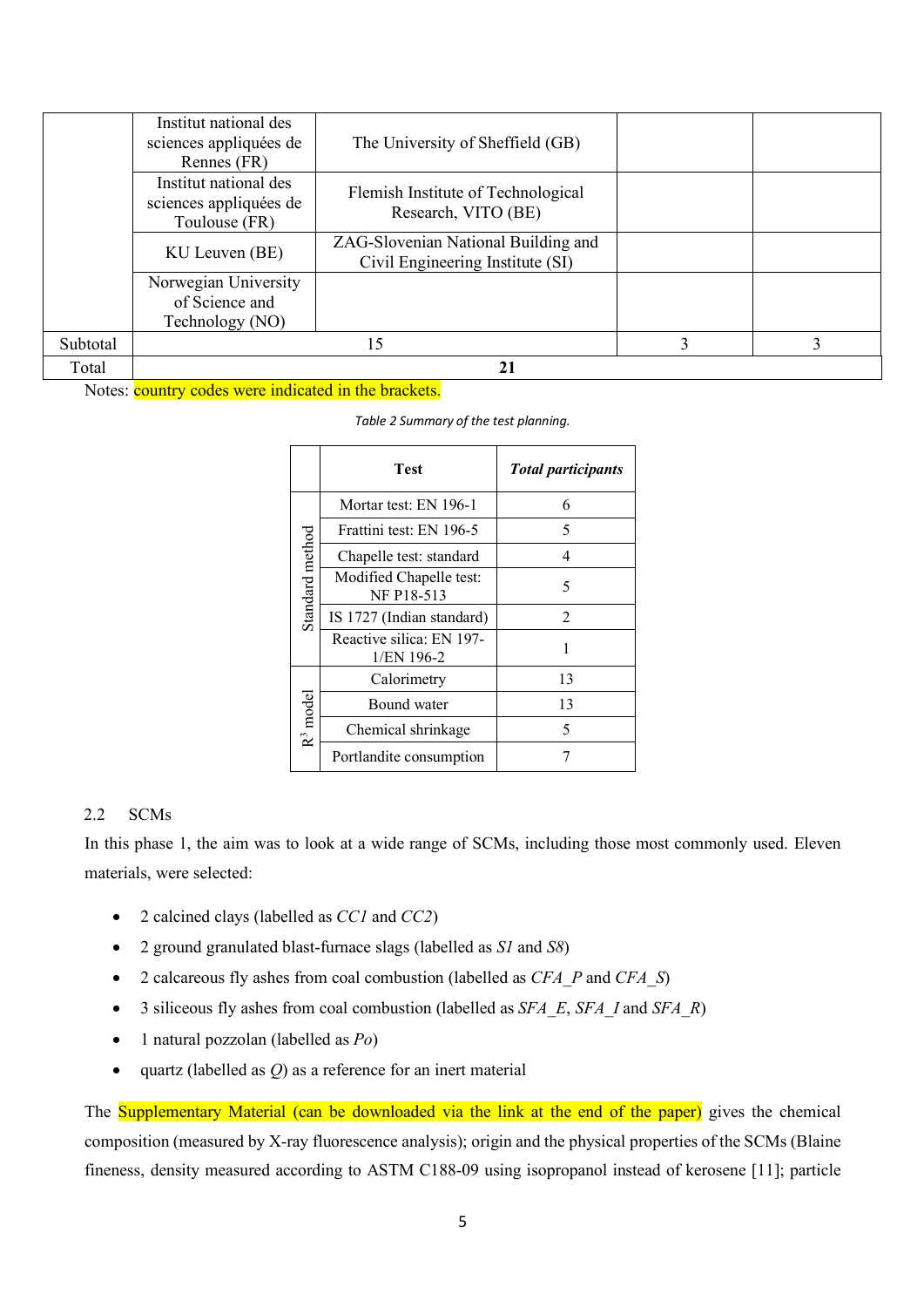size distribution (PSD) measured using Malvern laser diffraction using isopropanol); and mineralogical compositions of the materials obtained by X-ray powder diffraction (XRD) with Rietveld analysis. For SCMs, the external standard method was used to determine the amorphous content (details on the XRD experiments and Rietveld analysis are given in the Supplementary Material).

#### 2.3 Benchmark testing

It was decided to use a conventional strength test as a benchmark for the reactivity tests. The level of replacement of the SCMs was chosen as 30 wt. % to give good sensitivity to the contribution of the SCMs.

Six participants carried out the mortar strength tests according to EN 196-1 using local Portland cements (in total 6 different cements were used) of type CEM I 42.5 N/R or similar. The characteristics of the cements used for the mortar tests are given in the Supplementary Material.

An adjustment of gypsum content (similar to Antoni et. al. [12]) was applied and a superplasticizer (PCE type) was introduced for calcined clays to control the reaction of the  $A_2O_3$  in the SCMs and the workability of the mortar, respectively. The compressive strength was measured at 2, 7, 28 and 90 days.

It was not possible to average the absolute strengths for the different cements as 6 local CEM I 42.5N/R cements were used. So, the relative compressive strength  $R_{SCM, relative}$  (%) was used for the correlation analysis:

$$
R_{SCM, relative} = \frac{R_{SCM} - R_{PC}}{R_{PC}} \times 100
$$
 Eq. (1),

where  $R_{SCM}$  and  $R_{PC}$  are the absolute strength in MPa for the SCM blended cement and the pure PC from the same source, respectively.  $R_{SCM, relative}$  was calculated for each cement and then averaged. The strengths relative to the quartz-containing references were also calculated.

#### 2.4 Methods

Detailed protocols for each of the methods are given in the Supplementary Material.

2.5 Standard SCM reactivity tests

The standardized methods used were:

1) Chapelle test or a modified version of it (NF P18-513)

The Chapelle test [1] assesses the consumption of calcium hydroxide by a test material in a dilute heated suspension as a measure of pozzolanic activity. 1 g of SCM reacts with 1 or 2 g of Ca(OH)<sub>2</sub> (Chapelle or modified Chapelle test, respectively) in 200 mL of water at 90-100 °C for 16 h. The non-reacted lime is then analyzed and the result is expressed in mg  $Ca(OH)_2$  fixed by the SCM.

2) Frattini or pozzolanicity test (EN 196-5)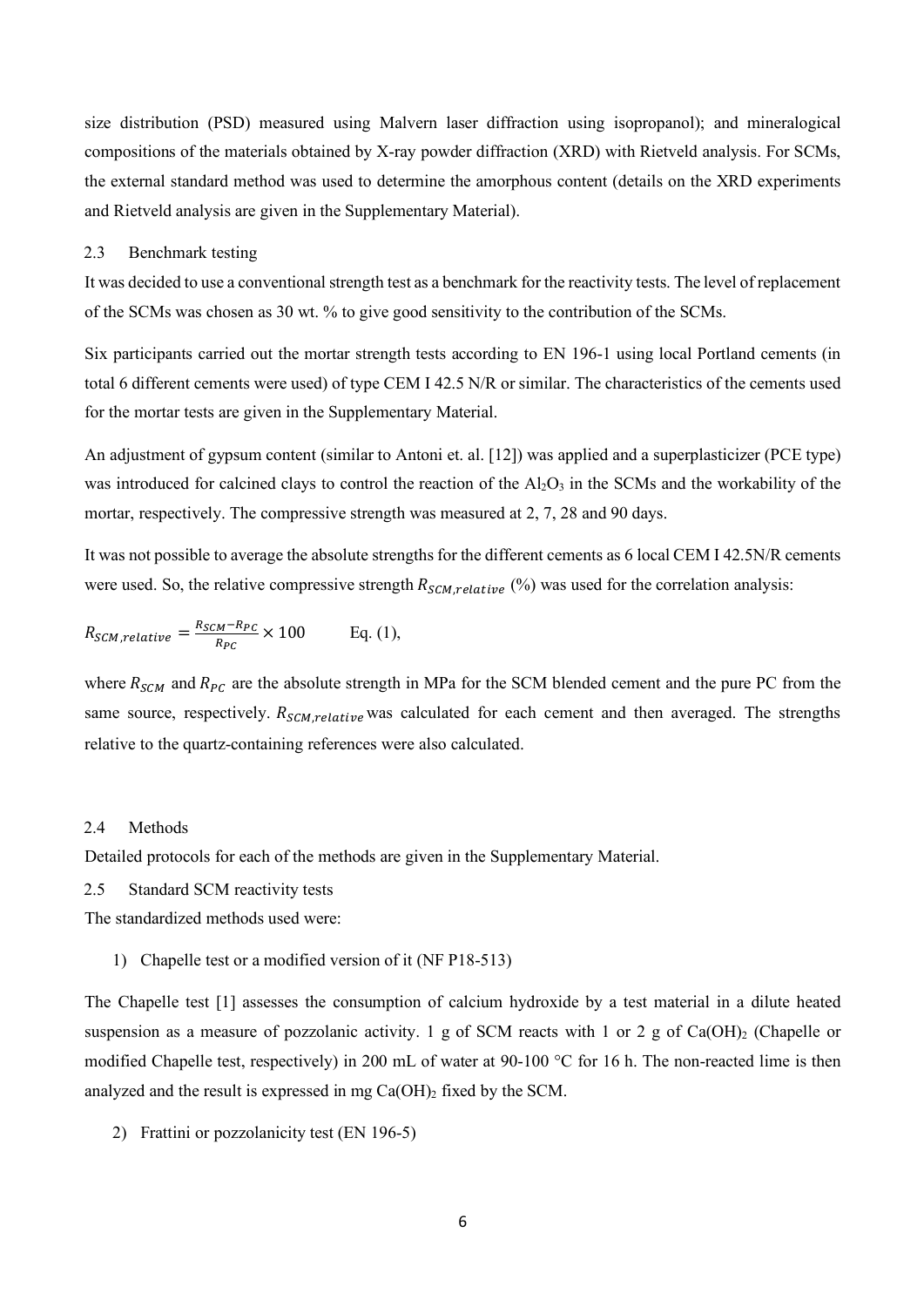The Frattini test evaluates portlandite saturation in a supernatant solution of a hydrated slurry of Portland cement and a pozzolanic test material by measuring the OH<sup>-</sup> and  $Ca^{2+}$  concentrations. The test consists of mixing a blend of Portland cement (CEM I) and SCM with distilled water at a water to solid ratio of 5. The interpretation of the Frattini test results was made according to Donatello et. al. [13] and Snellings et. al. [4], which calculates the vertical distance of data points from the lime solubility curve.

3) The determination of reactive silica (EN 196-2 and EN 197-1)

Reactive silica is defined according to EN 197-1 as that fraction of the  $SiO<sub>2</sub>$  which is soluble after treatment with HCl and a boiling KOH solution. The measurement procedure is established in EN 196-2.

4) The Indian test method for pozzolanic materials (IS 1727 - 1967)

In this method, a volume based mix design is used to keep the same volume of the binder in each mix. A 1:2:6 portlandite: pozzolan : sand ratio is used and the water/binder (w/b) ratio is adapted to keep the mortar flow fixed. The mortars are cast and kept in RH saturated conditions and at 27 °C until 2 days, after which the samples are demolded and further cured at 90-100% RH and 50 °C. The compressive strength of the mortar cubes is measured after 10 days of curing. The strength data are taken as indication of the reactivity of the pozzolan.

#### 2.6 <sup>3</sup> methods

The basic principle of the R<sup>3</sup> test methods is to use a simplified model system to separately measure the reaction of an SCM. This is to avoid interference and overlap with the clinker hydration reactions that occur in a blended cement system. Moreover, the use of lab-grade chemicals instead of local Portland cements avoids much material related variability. The two main components of the R<sup>3</sup> test methods are the SCM and Ca(OH)<sub>2</sub>. The mix design of the  $R^3$  model paste, shown in Table 3, was based on the work of Avet et al. [7].

| Components | <b>SCM</b> | Portlandite <sup>(a)</sup> | Deionized Water | $KOH^{(b)}$ | $K_2SO_4^{(b)}$ | Calcite <sup>(c)</sup> |
|------------|------------|----------------------------|-----------------|-------------|-----------------|------------------------|
| Mass $(g)$ |            | 33.33                      | 60.00           | 0.24        | .20             | 5.56                   |

*Table 3 R<sup>3</sup> model mix design* 

Notes: (a) Lab-grade, less than 5 wt.% CaCO<sub>3</sub> present

(b) Lab-grade

(c) Lab-grade,  $d_{50}$  5-15  $\mu$ m.

The  $R<sup>3</sup>$  pastes were used for the bound water, isothermal calorimetry, portlandite consumption using TG and the chemical shrinkage tests.

## *R 3 bound water*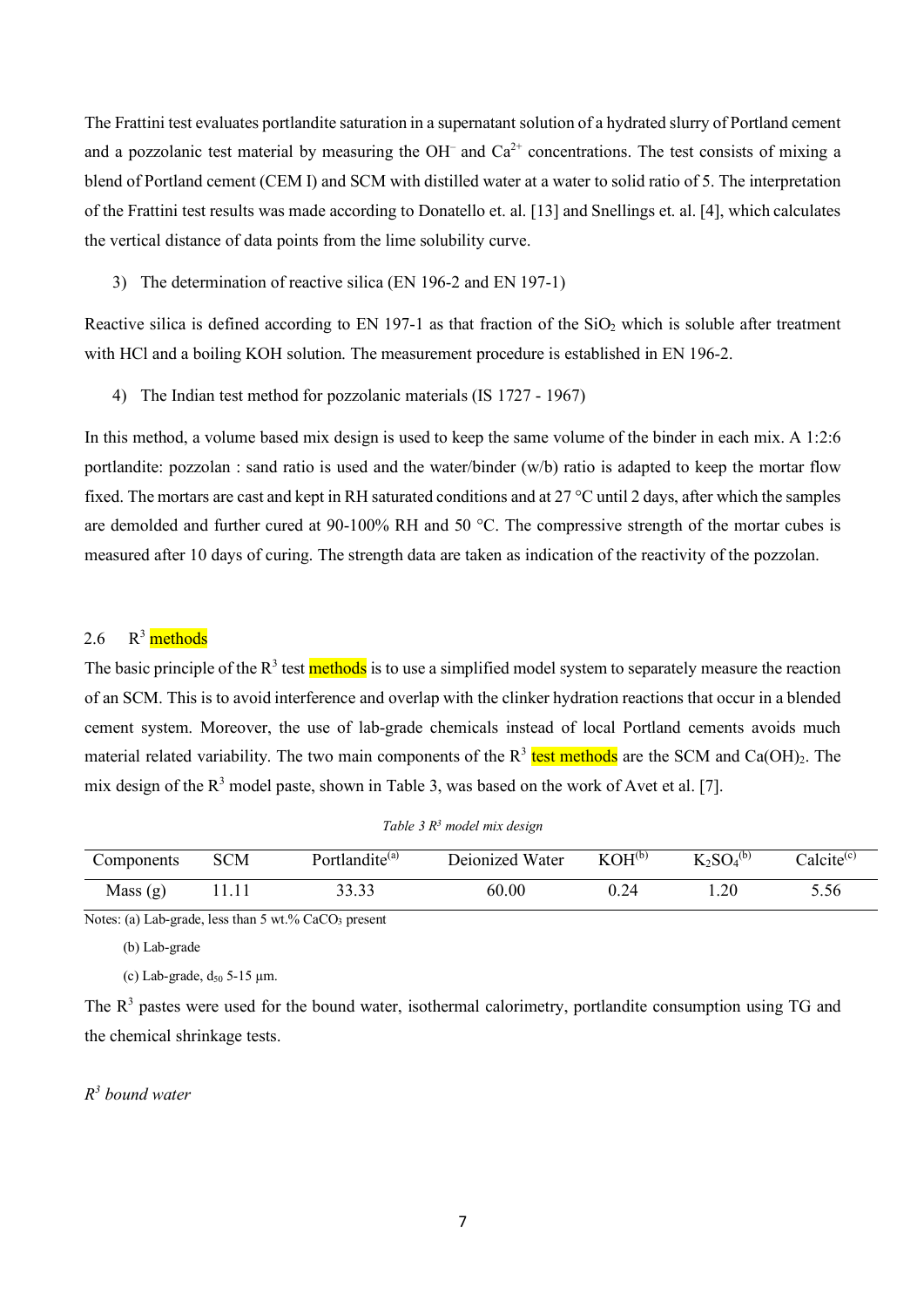The  $R<sup>3</sup>$  pastes were cured in sealed plastic containers at 40 °C for 7 days. The hydrated samples were crushed and dried in an oven at 105 °C until reaching constant weight. The dried samples were heated at 350 °C for 2 hours and the bound water (for hydrates, excluding portlandite) was calculated from the weight difference.

# *R 3 portlandite consumption*

The  $R<sup>3</sup>$  pastes were cured in a sealed container at 40 °C for 7 days. The hydration of the samples was stopped by solvent exchange according to [14,15]. The dried samples were analyzed by thermogravimetry. 50 mg of sample was introduced in the crucible which was heated from 30 °C to 950 °C at 10 °C/min. A protective nitrogen atmosphere at a flow rate of 50 mL/min was used. The portlandite content was determined using the tangent method described by Lothenbach et al. [16] and the portlandite consumption calculated by difference to the initial content.

## *R 3 calorimetry test*

Isothermal conduction calorimetry at 40  $^{\circ}$ C was carried out to measure the heat release during hydration of the  $R<sup>3</sup>$  systems. The heat release was recorded until 7 days.

## *R 3 chemical shrinkage*

Chemical shrinkage was measured using a modified protocol based on ASTM C1608-12 and Geiker [17]. 4-6 replicate samples were used for all measurements. The fresh R 3 paste was added into the test vial (weight *mvial*) up to  $\sim$ 3 cm (half to two thirds of the container's capacity). De-aerated water at 40 $\degree$ C was carefully added on top, avoiding mixing with the paste to completely fill the vial. The sealed samples were placed in a water bath at 40  $^{\circ}$ C and the volume changes were recorded for 14 days to calculate the chemical shrinkage.

#### 2.7 Data treatment

The inputs from different participants for the same test were averaged, and the standard deviation  $(σ)$  on the average of the test results was calculated.

The coefficient of variation (CV, in %) was used to estimate the reproducibility of a test between laboratories: the smaller the CV, the higher the reproducibility. For the calculation of the CV, the difference between the averages of the SCM and the quartz results were used in the denominator. This way the quartz acts as the reference and comparison of the CV amongst samples and techniques is possible.

$$
CV_i = \frac{\sigma_i}{\bar{x}_i - \bar{x}_Q} \times 100
$$
 Eq. (2)

where  $\sigma_i$  and  $\bar{x}_i$  are the standard deviation and the mean of the input of a test method from all the laboratories for a specific SCM, respectively, and  $\bar{x}_0$  is the mean of the input from all laboratories for quartz for the test method. The mean CV of all the SCMs for a specific testing method was used to assess reproducibility of the method.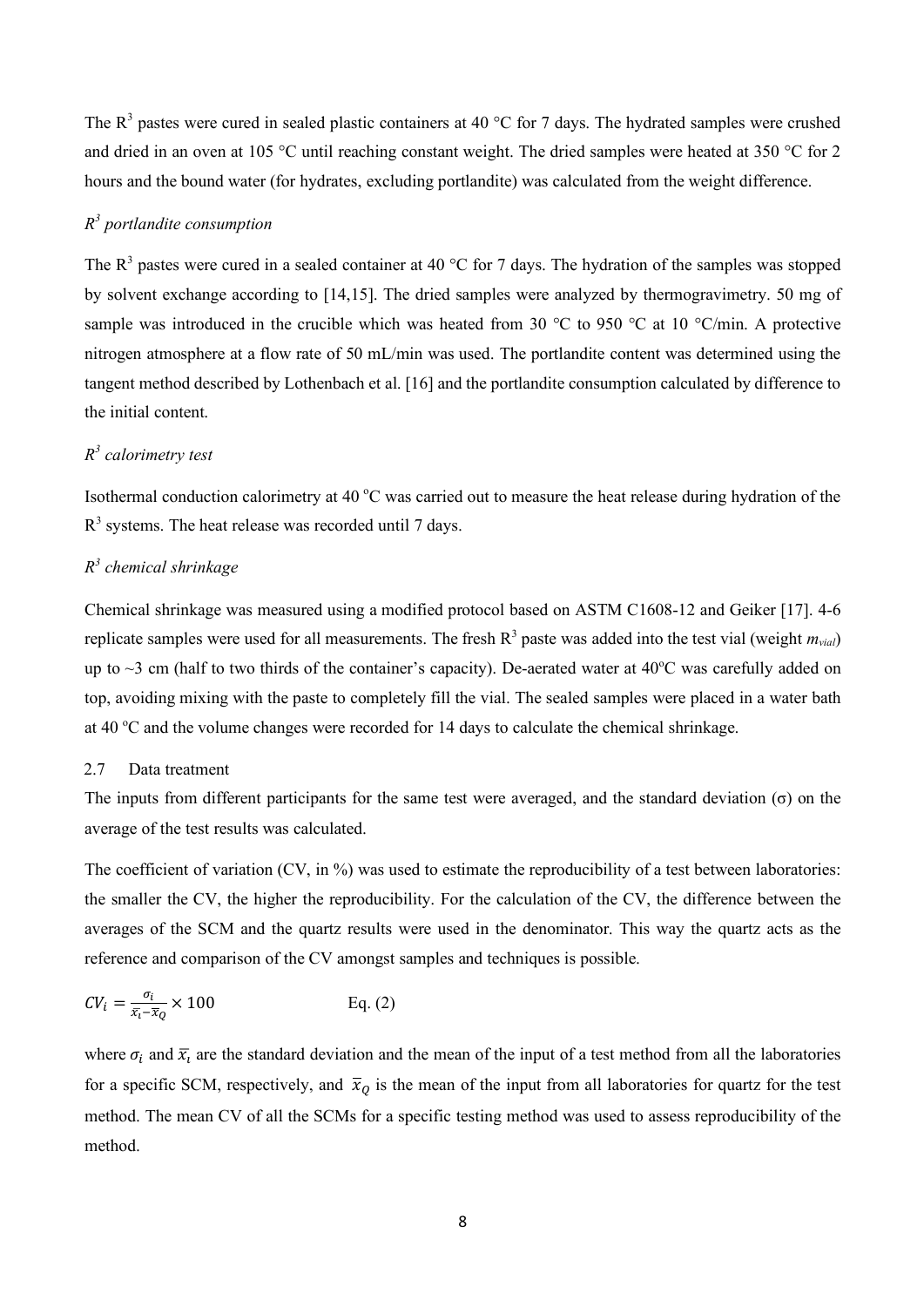Linear fitting of the data from the test methods to relative strength was used for all the SCMs tested. The regression coefficient,  $R^2$ , of the linear fitting was taken as the indicator of quality of correlation between the relative strength and the respective test method.

# 3 Results

The original data are reported in the Supplementary Material. The following sections present an overview of the processed results.

# 3.1 Compressive strength benchmark test

The strength development of the cement reference samples showed significant differences both at early (2 and 7 days) and late ages (28 and 90 days), even though the cements used for the mortar test were all CEM I 42.5N/R (see Supplementary Material). These differences were enlarged when the cements were blended with the SCMs. Even when the results were expressed relative to the reference cement, there were still large differences for the results from different laboratories.

The average of the relative strengths at 28 days was retained as the critical measure for comparison. For early and later strength, the average of the relative strengths at 7 days and 90 days were regarded as the indicators, respectively. The relative strength based rankings of the 10 SCMs and the quartz are shown in Figure 1. The strengths relative to the quartz reference were also calculated, see Figure 1 (d). These show the same ranking (Figure 1 (b) and  $(d)$ ).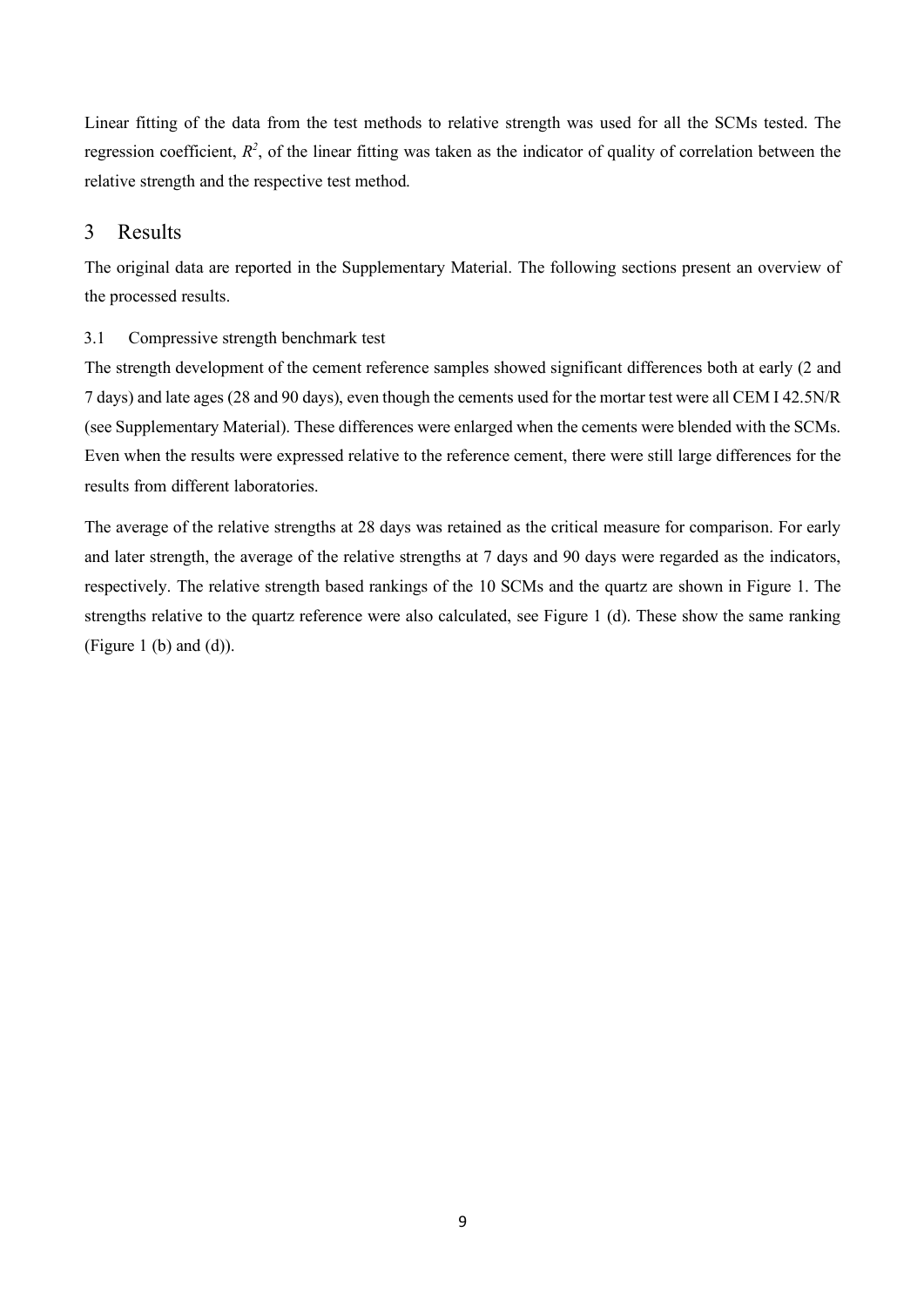

*Figure 1 Relative strengths of the SCM blended cement mortar bars, (a), (b) and (c) are relative strengths compared to the PC reference, (d) shows relative strength compared to the quartz (Q) as inert reference*

# 3.2 Correlation analysis of reactivity test results

The global average and the standard deviation of the output for each reactivity test are shown in Figure 2 and Figure 3. Characteristic heat release and chemical shrinkage values at 0.5, 1, 3 and 7 days (and 14 days for chemical shrinkage only) were used for the correlation analysis for continuous measurements such as  $R<sup>3</sup>$ calorimetry and chemical shrinkage. The 3 and 7 days values are shown in the Supplementary Material.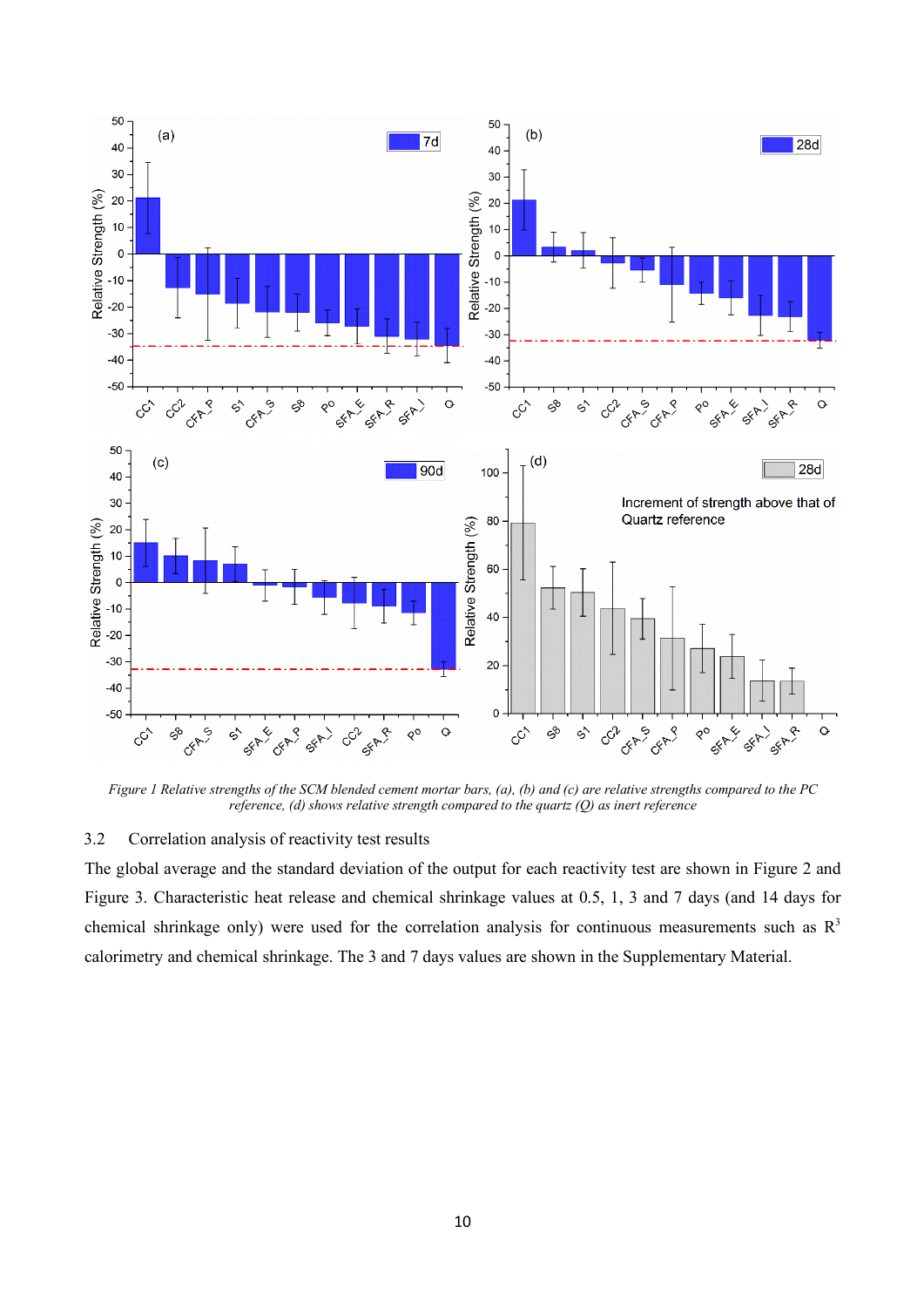

*Figure 2 Plots of the results of standard testing methods compared against relative strength; the SCMs corresponding to the points are labelled on top of the plot. (a) Chapelle test, (b) modified Chapelle test, (c) Frattini test, (d) Reactive silica, no error bar because there is only 1 input, (e) IS 1727 and (f) IS 1727 (vs. 90 days relative strength). Average values are shown by symbols, the error bars represent 1σ.*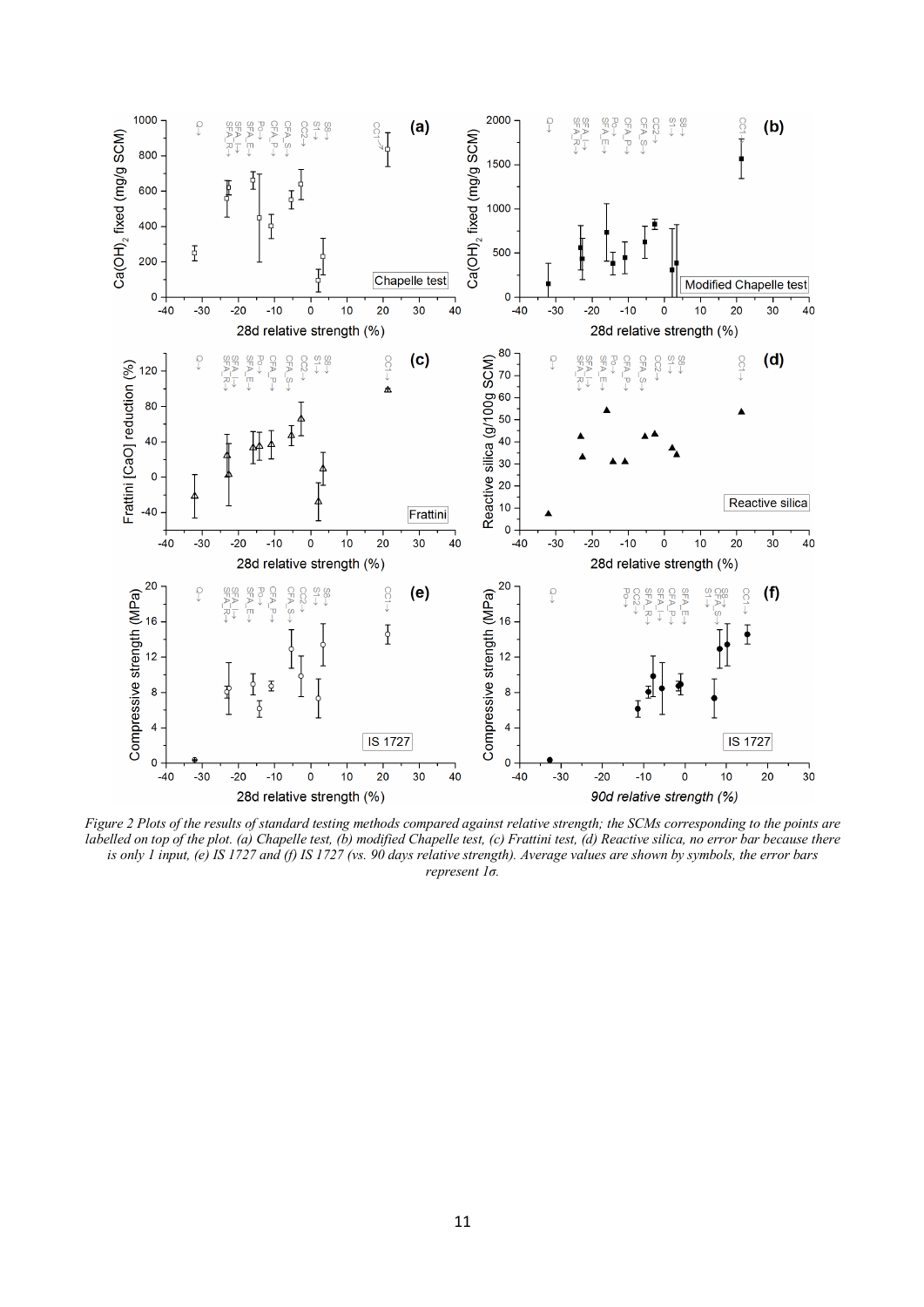

*Figure 3 Plots of the R<sup>3</sup> model test methods to 28 days relative strength, the SCMs corresponding to the points are labelled on top of each plot. (a) Bound water test, (b) Portlandite consumption, (c) Cumulative heat release for 0.5, 3 and 7 days and (d) Chemical shrinkage at 0.5, 3 and 7 days. Average values are shown by symbols, the error bars represent 1σ.*

The  $R<sup>2</sup>$  values of the linear correlation between the reactivity test results and the relative strength using all the SCMs (including the quartz) are summarized in Table  $4^2$ . Here we considered an  $R^2$  of more than 0.85 as the criterion for acceptance in terms of correlation.

|  |  |  |  |  | Table 4 $R2$ index of linear correlation of the reactivity test results to the relative strength at 7, 28 and 90 days for all SCMs tested. |
|--|--|--|--|--|--------------------------------------------------------------------------------------------------------------------------------------------|
|--|--|--|--|--|--------------------------------------------------------------------------------------------------------------------------------------------|

| Relative | Standard method |          |      |                    | R3 model |       |           |      |      |                             |      |      |                |                    |      |      |
|----------|-----------------|----------|------|--------------------|----------|-------|-----------|------|------|-----------------------------|------|------|----------------|--------------------|------|------|
| strength |                 | Modified | IS   | Frattini           | Reactive | Bound | <b>CH</b> |      |      | Calorimetry (heat released) |      |      |                | Chemical shrinkage |      |      |
| at       | Chapelle        | Chapelle | 1727 | [CaO]<br>reduction | silica   | water | consumed  | 0.5d | 1d   | 3d                          | 7d   | 0.5d | 1 <sub>d</sub> | 3d                 | 7d   | 14d  |
| 7 days   | 0.20            | 0.74     | 0.39 | 0.54               | 0.27     | 0.93  | 0.89      | 0.95 | 0.95 | 0.90                        | 0.86 | 0.93 | 0.94           | 0.92               | 0.87 | 0.72 |
| 28 days  | 0.03            | 0.46     | 0.62 | 0.31               | 0.33     | 0.86  | 0.74      | 0.72 | 0.80 | 0.91                        | 0.94 | 0.77 | 0.76           | 0.80               | 0.75 | 0.55 |
| 90 days  | 0.04            | 0.29     | 0.82 | 0.17               | 0.52     | 0.43  | 0.51      | 0.31 | 0.36 | 0.50                        | 0.63 | 0.36 | 0.33           | 0.41               | 0.49 | 0.47 |

l

 $2^2$  The  $R^2$  values of the linear correlation of the relative strength to the quartz reference strength are given in the Supplementary Material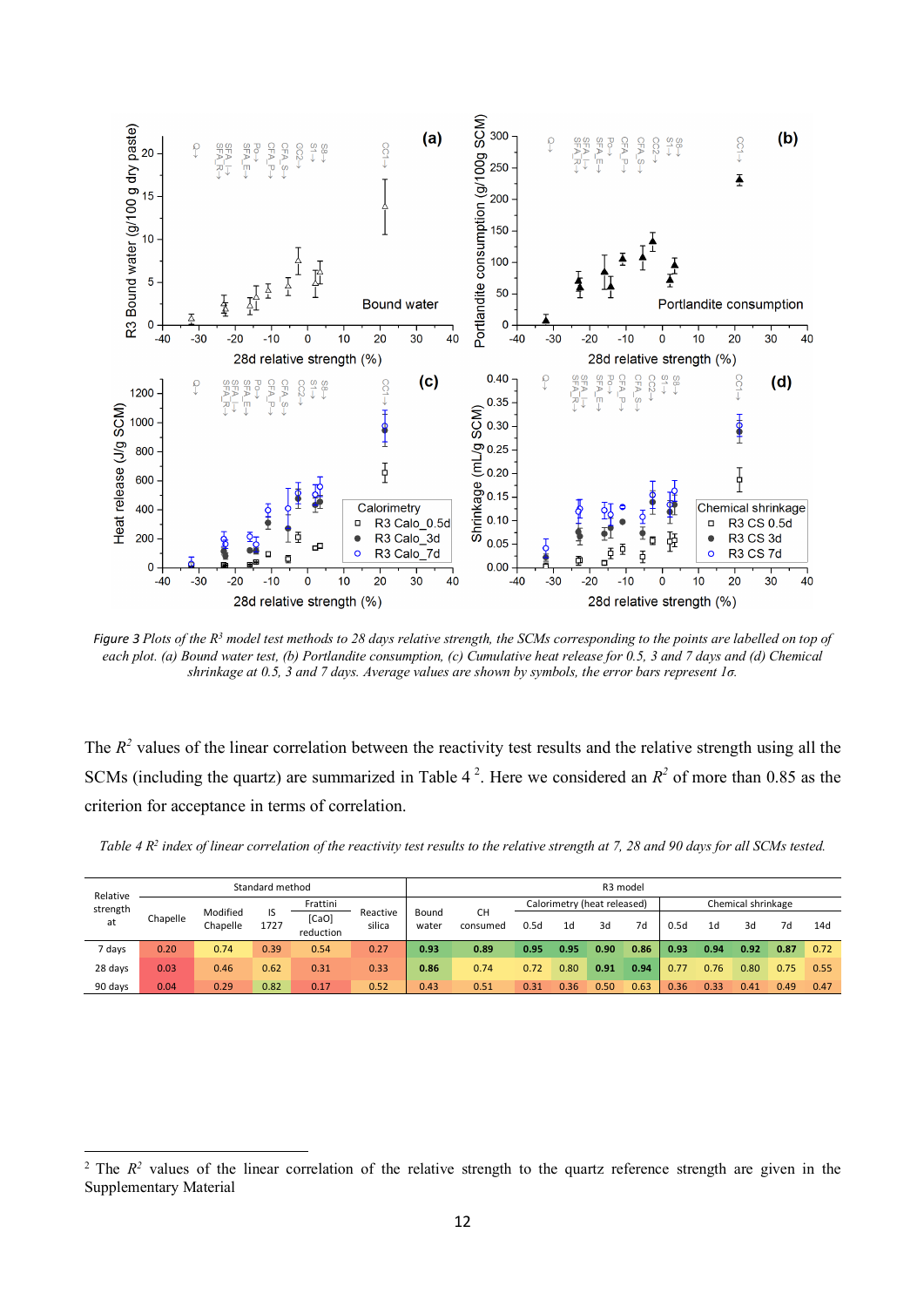#### 3.3 Interlaboratory reproducibility

The coefficient of variation (CV defined in Eq. (8)) was used to indicate the reproducibility of the reactivity test methods (see Figure 4). As there was only one participant for the reactive silica test, the CV was not available for this test. The heat release and chemical shrinkage values at 3 and 7 days were used to evaluate the reproducibility for these continuous tests.



*Figure 4 Box chart for coefficient of variation (CV) for different methods, numbers in parentheses along the x-axis refer to the number of participants. R<sup>3</sup> CH consumption refers to portlandite consumption for R<sup>3</sup> model test; R<sup>3</sup> calo. 3d and R<sup>3</sup> CS 3d refer to calorimetry heat release and chemical shrinkage for the R<sup>3</sup> model, respecitively.* 

# 4 Discussion: Evaluation of the methods

The test methods were evaluated based on the correlation to the benchmark (relevance) and the interlaboratory reproducibility (reliability). Other factors such as test duration, complexity and cost of equipment also need to be taken into consideration. Figure 5 shows the CV against the  $R^2$  value for the correlation to the 28 days relative strength. An ideal test should be located as close as possible to 1.0 on the  $R^2$  scale while showing the lowest CV in Figure 5. The dotted blue line corresponds to  $R^2 = 0.85$ . The results are summarized and compared to the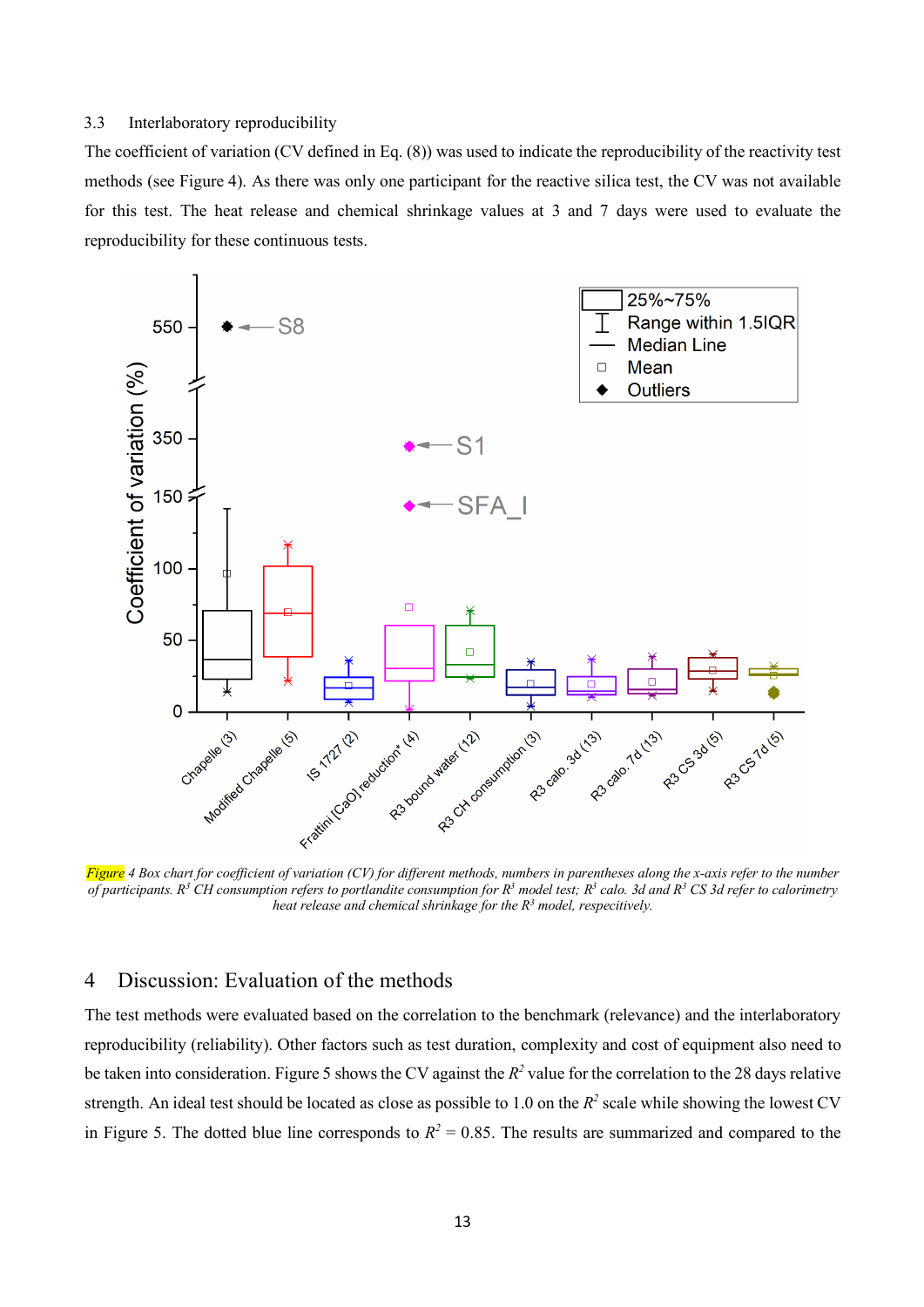other factors for each reactivity method in Table 5. In the following sections the results for the reactivity test methods are discussed one by one.



*Figure 5 Correlation to 28 days relative strength vs. coefficient of variation (CV) plot, dotted blue line corresponds to R<sup>2</sup> value equal to 0.85, dashed grey arrows indicate the improvement of the correlation for Frattini and Modified Chapelle tests by exclusion of the slag.*

| <b>Methods</b>                 | Correlation<br>to 28d               | Coefficient of     | Time           |                  | Equipment               | Key                                 |  |
|--------------------------------|-------------------------------------|--------------------|----------------|------------------|-------------------------|-------------------------------------|--|
|                                | relative<br>strength <sup>(a)</sup> | variation          | Operating      | Test<br>duration | investment              | equipment                           |  |
| Units                          |                                     | $\%$               | <b>Hours</b>   | days             | relative <sup>(c)</sup> |                                     |  |
| $R3$ calorimetry 7 days        | 0.94                                | 20.9               |                | 7                | 20                      | Calorimeter                         |  |
| $R3$ calorimetry 3 days        | 0.91                                | 19.1               | 1              | 3                | 20                      | Calorimeter                         |  |
| $R3$ bound water               | 0.86                                | 41.7               | $\overline{2}$ | 8                | 2                       | Oven                                |  |
| $R3$ chemical shrinkage 3 days | 0.80                                | 29.1               | 4              | 3                | $\overline{2}$          | Water bath                          |  |
| $R3$ portlandite consumption   | 0.74                                | 19.5               | 2              | 8                | 10                      | <b>TG</b>                           |  |
| IS 1727 (Indian standard)      | 0.62                                | 18.1               | 1              | 10               | $\overline{2}$          | Compression<br>testing<br>equipment |  |
| Modified Chapelle              | 0.46                                | 30.9               | $\overline{2}$ |                  |                         | Reflux<br>condenser                 |  |
| Frattini ([CaO] reduction)     | 0.31                                | 73.1               | $\overline{2}$ | 8                |                         | Glass, pipettes                     |  |
| Reactive silica                | 0.31                                | $\overline{a}$ (b) | $\overline{2}$ |                  | $\overline{2}$          | Glass, oven                         |  |
| Chapelle test                  | 0.00                                | 96.6               | $\overline{2}$ |                  | 1                       | Reflux<br>condenser                 |  |

*Table 5 Summary of the methods, ranked based on the correlation to 28 days relative compressive strength.*

Notes: (a),  $R^2$  of the linear fitting; (b) no data as there is only one input; (c) relative cost.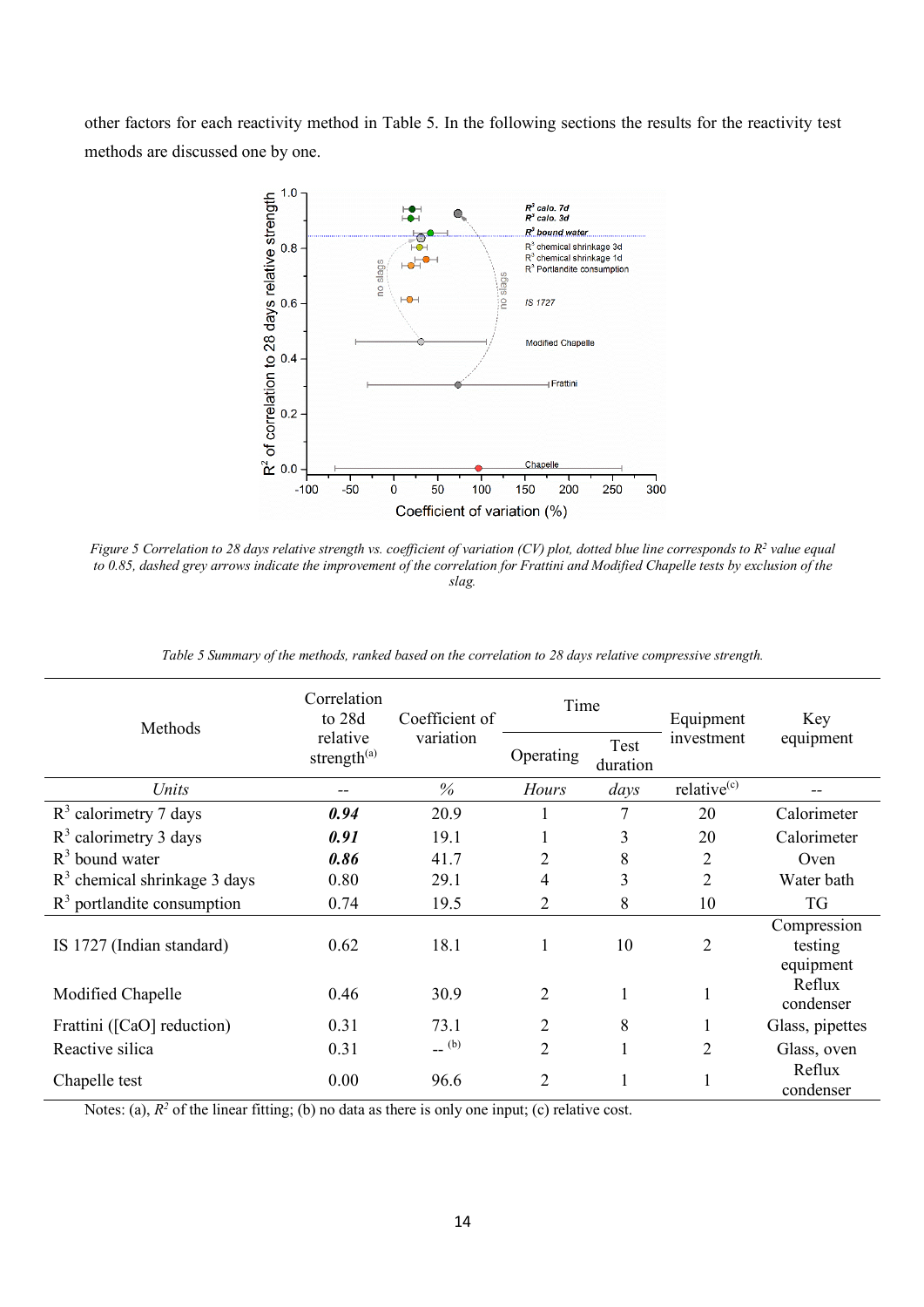#### 4.1 Standard reactivity test methods

#### *Chapelle and modified Chapelle test*

The Chapelle test showed no correlation to the 28 days relative strength. The Modified Chapelle test showed poor correlation ( $R^2$  = 0.46) because the results for slag fell out of the linear trend as this method is not suitable for (latent) hydraulic SCMs. When excluding the slags, the  $R^2$  correlation coefficient is improved from 0.46 to 0.84 for the modified Chapelle test (see Figure 2 (b), Figure 5, Table 4, and Supplementary Material). The Chapelle test showed the worst reproducibility (mean  $CV = 96\%$ ) of all tests. The improved protocols of the modified Chapelle test resulted in significantly less dispersion of results with a mean CV of 31%. However, the committee noted that the experimental set-up is rather complex, and much care is required to control the experiment and avoid carbonation.

### *Frattini test*

The Frattini test also showed poor correlation to the 28 days relative strength. The results for slags fell out of the trend for the Frattini test (see Figure 2 (c)). When excluding the slags, the  $R^2$  correlation coefficient is once again much improved, from 0.31 to 0.93 (see Figure 5, Table 4, and Supplementary Material). This indicates that the Frattini method does perform well for purely pozzolanic materials, but cannot cover SCMs that show a (latent) hydraulic nature. On the other hand, the Frattini test results showed a rather high CV (mean CV = 73%), which reflects the use of different local Portland cements with different alkali content.

#### *Indian lime reactivity test (IS 1727)*

The Indian standard lime reactivity test (IS 1727) showed only moderate correlation to the 28 days relative strength benchmark, but better than any other standard method when all SCMs are taken into account. For 90 days strength, however, the IS 1727 test performed best in terms of correlation (see Figure 2 (f) and Table 4). This may be related to the higher curing temperature of 50 °C and the longer test duration of 10 days as also for the  $R^3$  test methods an increase in correlation was found for increased test durations (e.g. compare the  $R^2$  values for 3 and 7 days  $R^3$  test heat release). The CV for IS 1727 is relatively good but less representative because only two laboratories used this technique at this stage, so more testing is required to better constrain the reproducibility of the test.

### *Reactive silica test*

Reactive silica test did not give acceptable correlation to the compressive strength results. The reproducibility could not be assessed as the test was only carried out by one participant.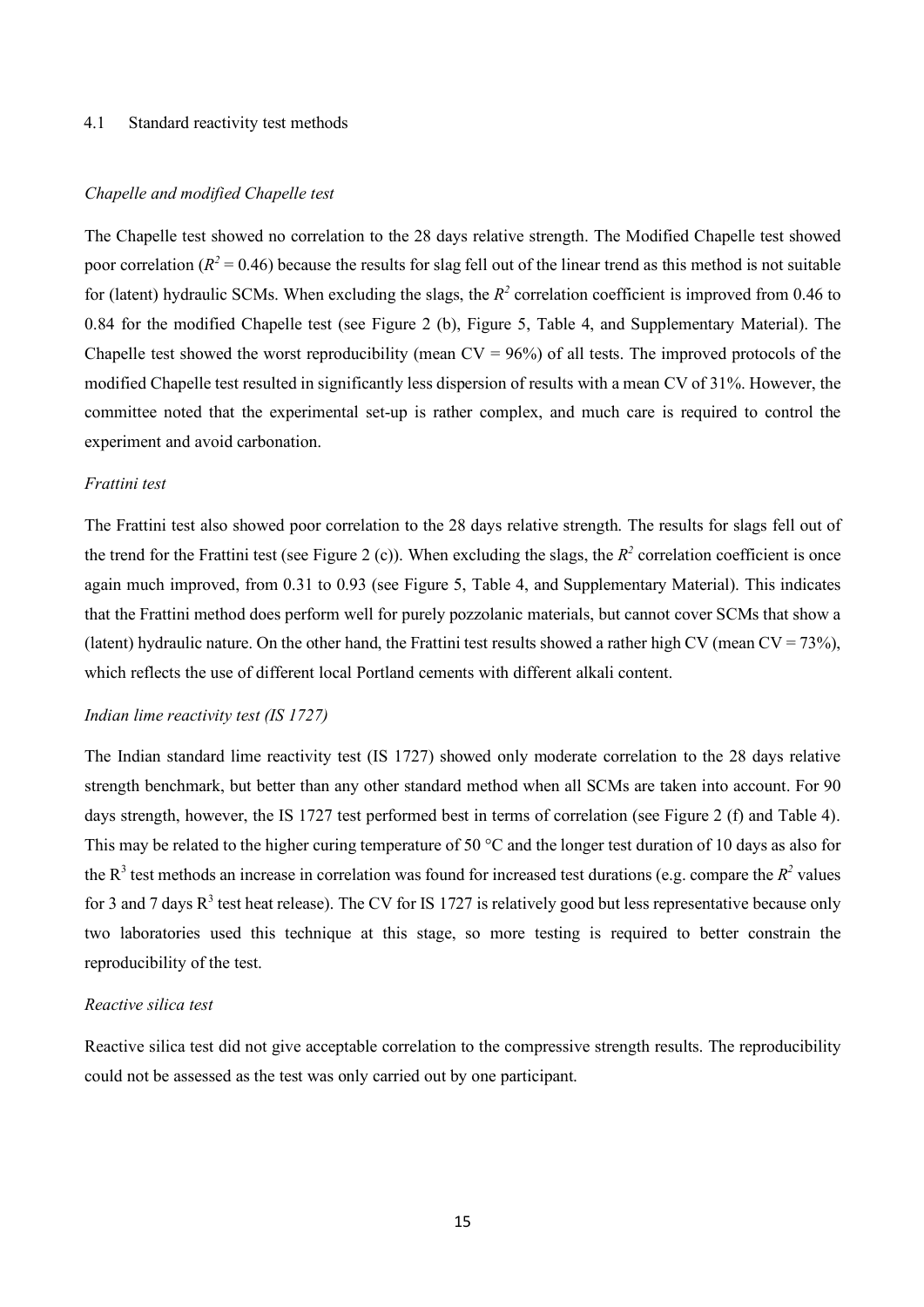#### 4.2 R <sup>3</sup> methods

Both the  $R<sup>3</sup>$  bound water and calorimetry tests gave good correlations passing the acceptance criterion. For methods compared to 28 days relative strength with  $R^2$  higher than 0.85 ( $R^3$  calorimetry at 7 and 3 days, and bound water test), the linear fitting to the 28 days relative strength is shown in the plots in the Supplementary **Material** 

With respect to early strength (7 days relative strength), the  $R<sup>3</sup>$  model systems perform better than the standard methods. The correlation coefficients were greater than 0.85 for all measurement methods, with the exception of the 14 days chemical shrinkage measurements. The CV for the  $R<sup>3</sup>$  model tests were relatively low, better than those of the standard tests.

## *R 3 calorimetry test*

The  $R^3$  calorimetry test showed the best correlation to 28 days relative strength with an  $R^2$  of 0.94 for the heat release results taken at 7 days (as shown in Table 5), and the correlation to the 3 days cumulative heat was also acceptable. The cumulative heat at shorter ages (0.5 and 1 day) gave the best correlation to the 7 days strength measurements. This indicates that different time intervals in the continuous measurements may be selected for correlation to the compressive strength at different ages. It can be observed in Table 4 that the  $R<sup>3</sup>$  heat release correlates better with the 90 days strength as the total heat is calculated at longer times. The relatively low CV indicates good reproducibility of the results. As a drawback, the equipment cost of an isothermal conduction calorimeter is relatively high. This is partially mitigated by the relatively low staff effort required compared to more laborious standard tests (see Table 5).

## *R 3 bound water test*

The  $R^3$  bound water test showed acceptable correlations to the 28 days relative strength with an  $R^2$  of 0.86 for the linear correlation. Even though the linear correlation is not as good as that for the calorimetry at 7 days, the simplicity and the relatively low cost of the equipment needed (see Table 5) would enable widespread use of this test. Between the different methods for the  $R<sup>3</sup>$  system, the bound water test has the highest CV (42 %). While the equipment used in this test is inexpensive and widely available in basic cement laboratories, the measurement protocol requires more staff effort (see Table 5). However, the technique is straightforward and does not require advanced training.

# *R 3 portlandite consumption test*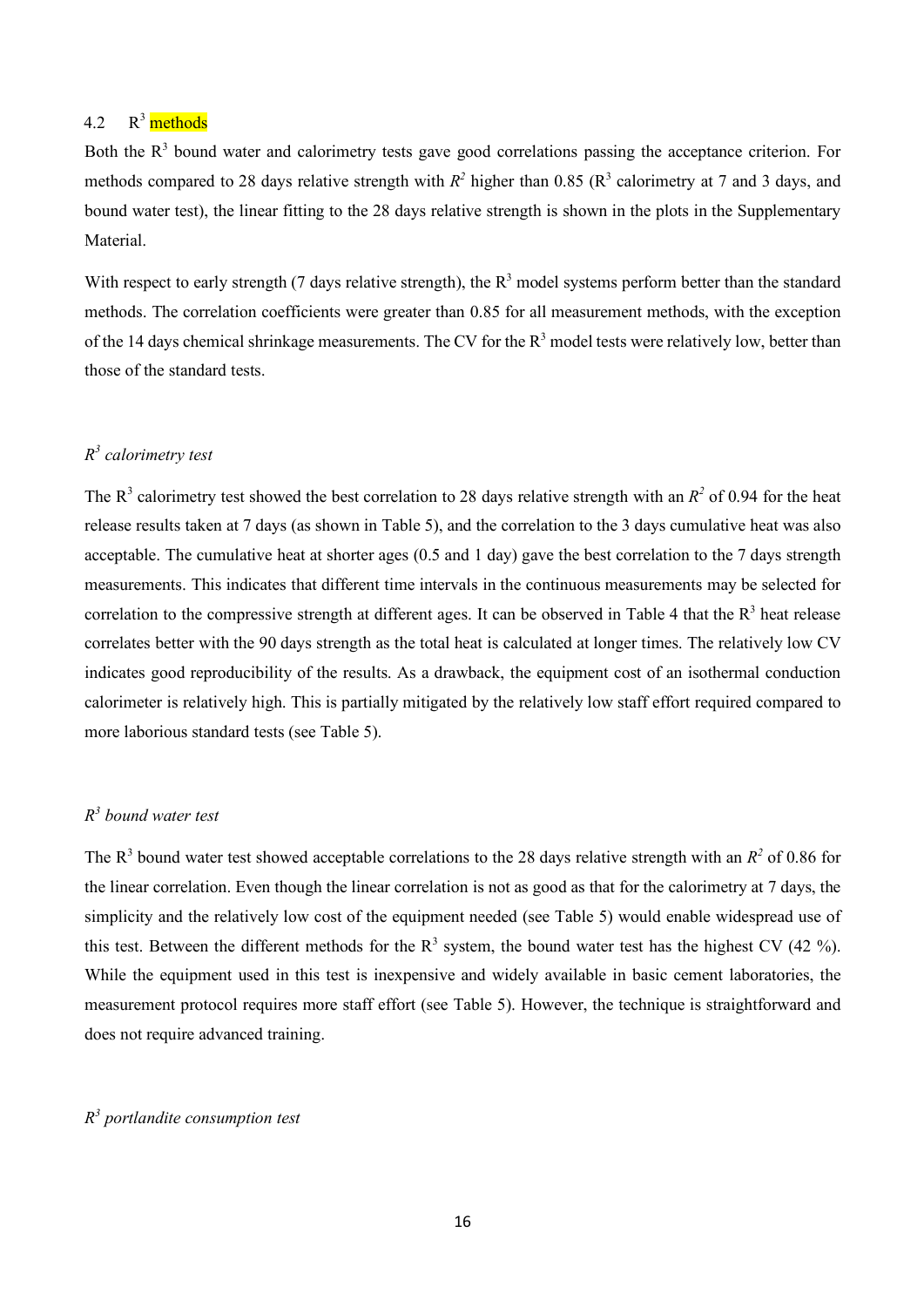The  $R<sup>3</sup>$  portlandite consumption test showed a rather weak correlation to the strength benchmark as the results of slags biased the linear trend (see Figure 3 (b)). Similarly to the Frattini and modified Chappelle tests, the correlation is much improved when the results for the slags are removed from the analysis. The relatively low CV indicates good reproducibility of the results. The current protocol requires thermogravimetric equipment which is costly, in addition the need for hydration stoppage (here by solvent exchange) makes the test rather laborious and introduces an additional source of variation.

# *R 3 chemical shrinkage test*

The  $R<sup>3</sup>$  chemical shrinkage test did not give acceptable correlations to the 28 days relative strength (see Figure 3 (d)). The relationships between early age chemical shrinkage and strength appear to be non-linear, moreover later age chemical shrinkage results did not show an improvement of the correlation to the 28 days relative strength. The rather low CV indicates fair reproducibility of the results. The chemical shrinkage measurement apparatus is inexpensive, however correct execution of the measurement requires experience. Notably the loading of the containers with the paste is difficult and may strongly affect the results.

### 4.3 Preliminary conclusions

Only tests based on the  $R<sup>3</sup>$  system gave good performance across the whole range of SCMs investigated. Standardized methods conceived for pozzolans perform poorly when slag is included (Frattini, modified Chapelle test). Some standardized methods, e.g. reactive silica, did not show correlation to the benchmark strength development.

# 5 Conclusions and perspectives

This paper reports on an extensive multi-laboratory evaluation of SCM reactivity test methods carried out as part of the work of RILEM TC-267 TRM.

When taking all SCMs into consideration, all standardized methods showed poor correlation to the benchmark of 28 days relative strength. In contrast, the  $R<sup>3</sup>$  model calorimetry and bound water tests were able to give acceptable correlations, i.e.  $R^2 > 0.85$ . When slags are excluded, the correlation of the Frattini test results becomes acceptable as well and the one of the modified Chapelle test increases but remains slightly lower than the acceptable correlation value. The IS 1727 test is the only method that gave reasonable correlation to the later age 90 days relative strength, possibly because of its longer duration than most other tested methods.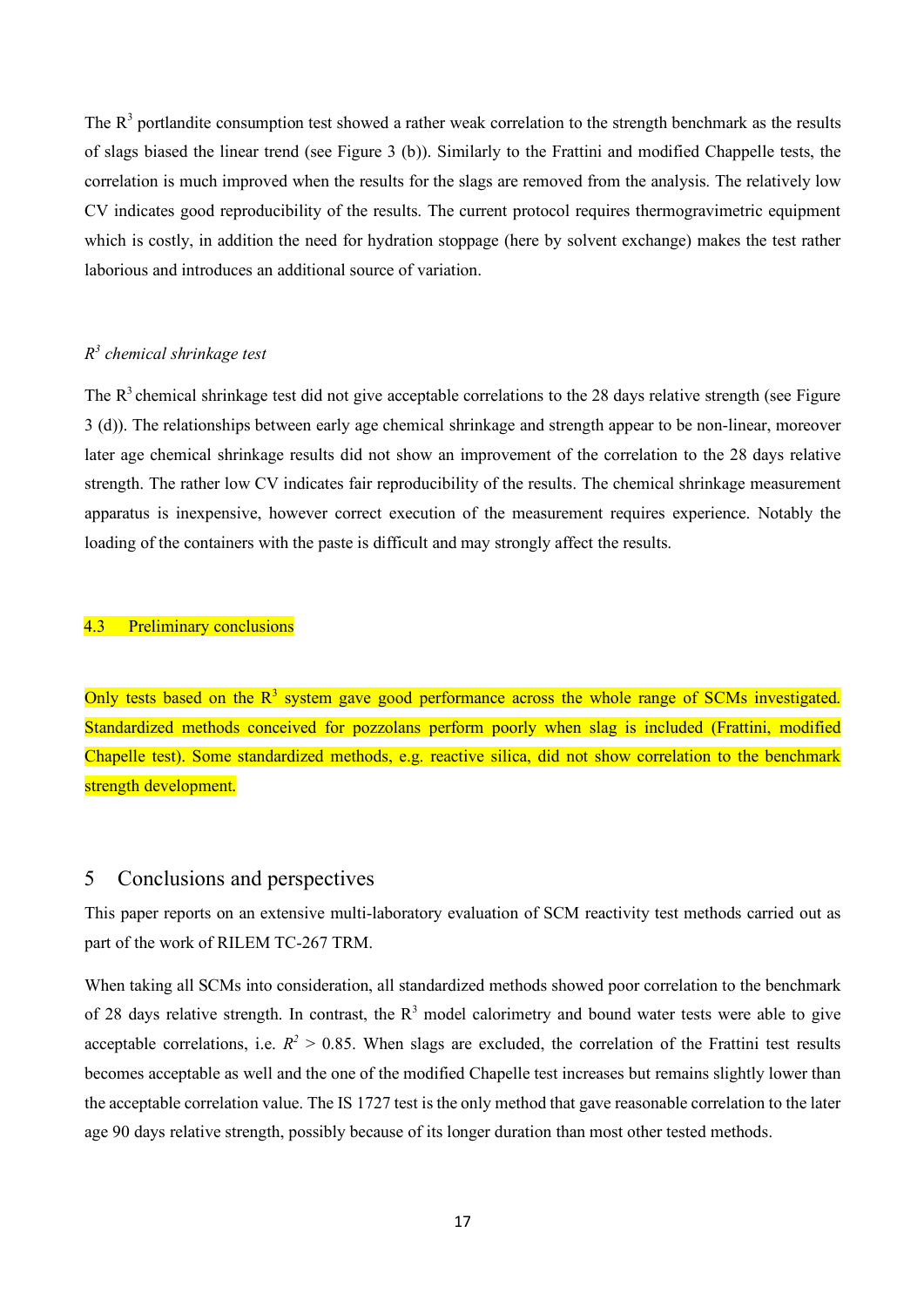The Chapelle showed the worst interlaboratory reproducibility while Frattini test and modified Chapelle test had better reproducibility. The reproducibility of the  $R<sup>3</sup>$  model tests was the best of all the methods investigated, and can probably be improved by specifying in more detail some critical aspects in the execution of the tests.

In the phase 2 work of RILEM TC 267-TRM, the  $R<sup>3</sup>$  model bound water and calorimetry will be further studied due to their very promising correlations to the relative 28 days compressive strength. Further work will focus on improving the reproducibility of these methods by optimizing the test protocols. Possibilities to reduce the duration and improve correlations with early age strength development for the IS1727 test will also be included in the work for phase 2.

### **Acknowledgements**

Francois Avet (EPFL, Switzerland), Luigi Brunetti (Empa, Switzerland), Nele De Belie (Ghent University, Belgium), Paweł T. Durdziński (HeidelbergCement Technology, Germany), Alexandre Ouzia (EPFL, Switzerland), Olga Perebatova (Univeristy of Toronto, Canada), Yury Villagrán Zaccardi (Ghent University, Belgium) and Bing Wang (Sinoma, China) are gratefully acknowledged for their contribution to this work.

### **Fundings**

A. Parashar and S. Bishnoi acknowledge financial support by the Swiss Agency for Development and Cooperation (SDC) grant 81026665.

A. M. Joseph acknowledges the financial support from the foundations SIM (Strategic Initiative Materials in Flanders) and VLAIO (Flanders Innovation & Entrepreneurship) of Project ASHCEM within the program "MARES"

S. Kramar acknowledges the financial support from the Slovenian Research Agency (research core funding No. P2-0273).

T. Sui acknowledges the support by National Key R&D Program of China (2016YFE0206100 and 2017YFB0310905) financed by the Ministry of Science and Technology of the People's Republic of China (MOST).

# **Compliance with ethical standards**

#### **Conflict of interest**

All co-authors are members in RILEM TC 267-TRM. None of the co-authors has financial conflict of interest.